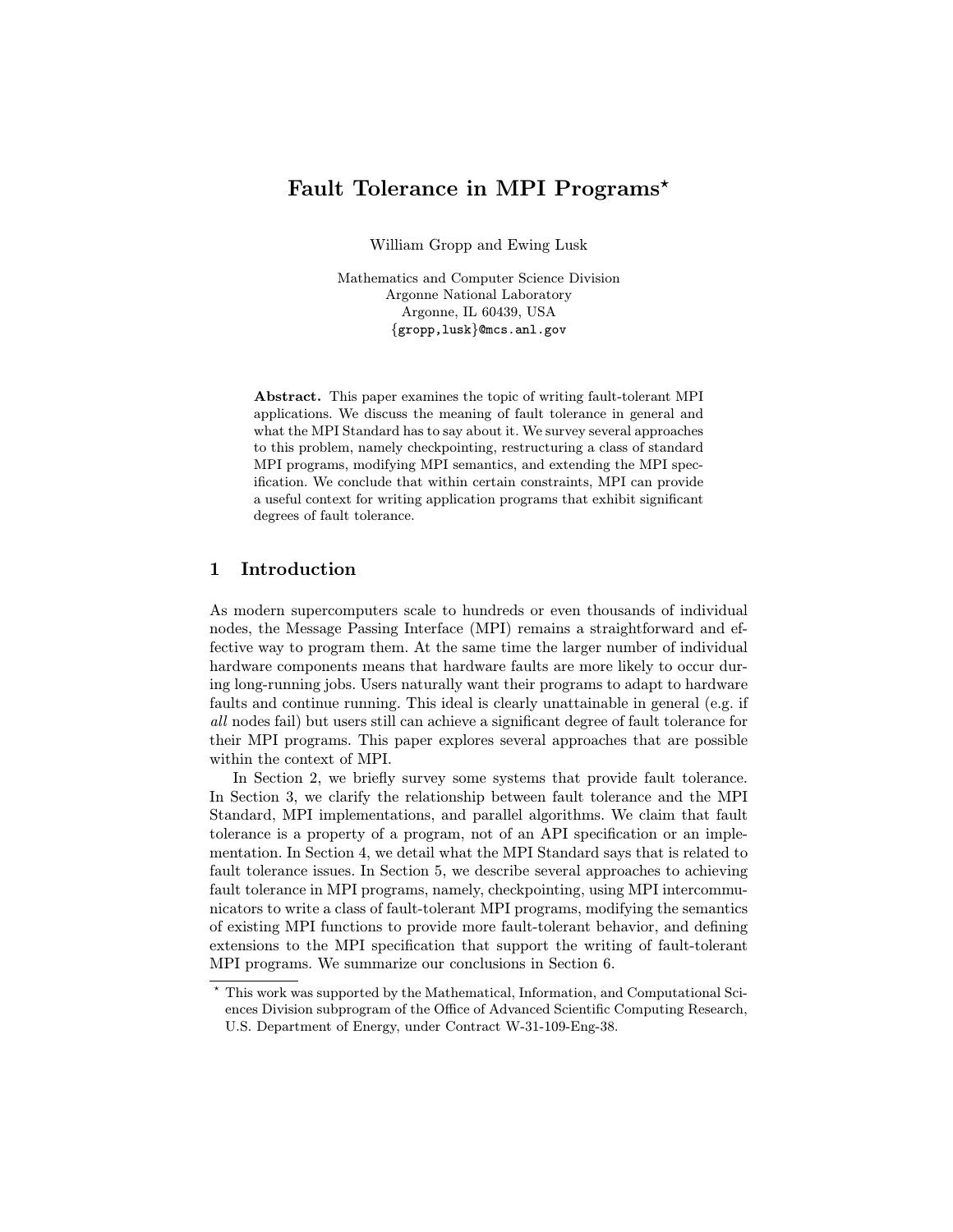### 2 Existing Systems

Researchers have explored a number of different approaches to providing fault tolerance in MPI programs. One of the most recent, MPICH-V [2], is also one of the most complete. It provides complete checkpointing and message logging to enable replacement of aborted processes; the checkpoints avoid reconstructing computations from the beginning through the message logs. It also provides scalability but requires a reliable subsystem for the checkpoints and message logs, as well as for the "dispatcher" process. A similar approach is taken in the LAM-based MPI-FT [11]. MPICH-V demonstrates the cost (approximately doubling of communication times) of providing full recovery in all situations.

Egida [14] is another MPICH-based system using logs for transparent recovery. It incorporates its own language to allow the user to express various responses to faults. A complete but less scalable approach is taken in MPI/FT (TM) [1].

FT-MPI [4, 5] explores the approach of modifying some of the standard MPI semantics. We discuss this approach further in Section 5.3.

For a discussion of some algorithmic approaches to fault tolerance, see [6] in this collection.

A large body of knowledge known as transaction processing is concerned with fault tolerance and the various solutions to the problem of reliable computing in the presence of failures (see, e.g., [7]). Methods for fault-tolerant transaction processing often rely on maintaining redundant or duplicated state between two parties (often processes); if one of these processes fails, the other can continue the computation because no information has been lost.

Most approaches to fault tolerance have a similar set of requirements:

- Failure can be detected
- Information (state) needed to continue the computation is available
- The computation can be restarted.

In this paper, we discuss each of these requirements in the context of MPI.

### 3 What Does "Fault Tolerance" Mean?

Misunderstanding about the relationship between MPI and fault tolerance is evident in assertions like "MPI is not fault tolerant." This statement is not actually well formed and so is neither true nor false. Let us examine what motivates such assertions and what can be stated with more precision.

A common misconception about MPI is that the MPI Standard itself mandates that if any MPI process dies, then all the MPI processes in the job must die as well. This is not true. The basis for this misconception is easily understandable. The standard says (in Section 7.2 of [13] or Section 7.5.1 of [15]) that the default error handler on the communicator MPI COMM WORLD is the built-in one called MPI ERRORS ARE FATAL. (See Section 4.2 for a discussion of error handlers attached to communicators.) Thus, if one takes no particular action with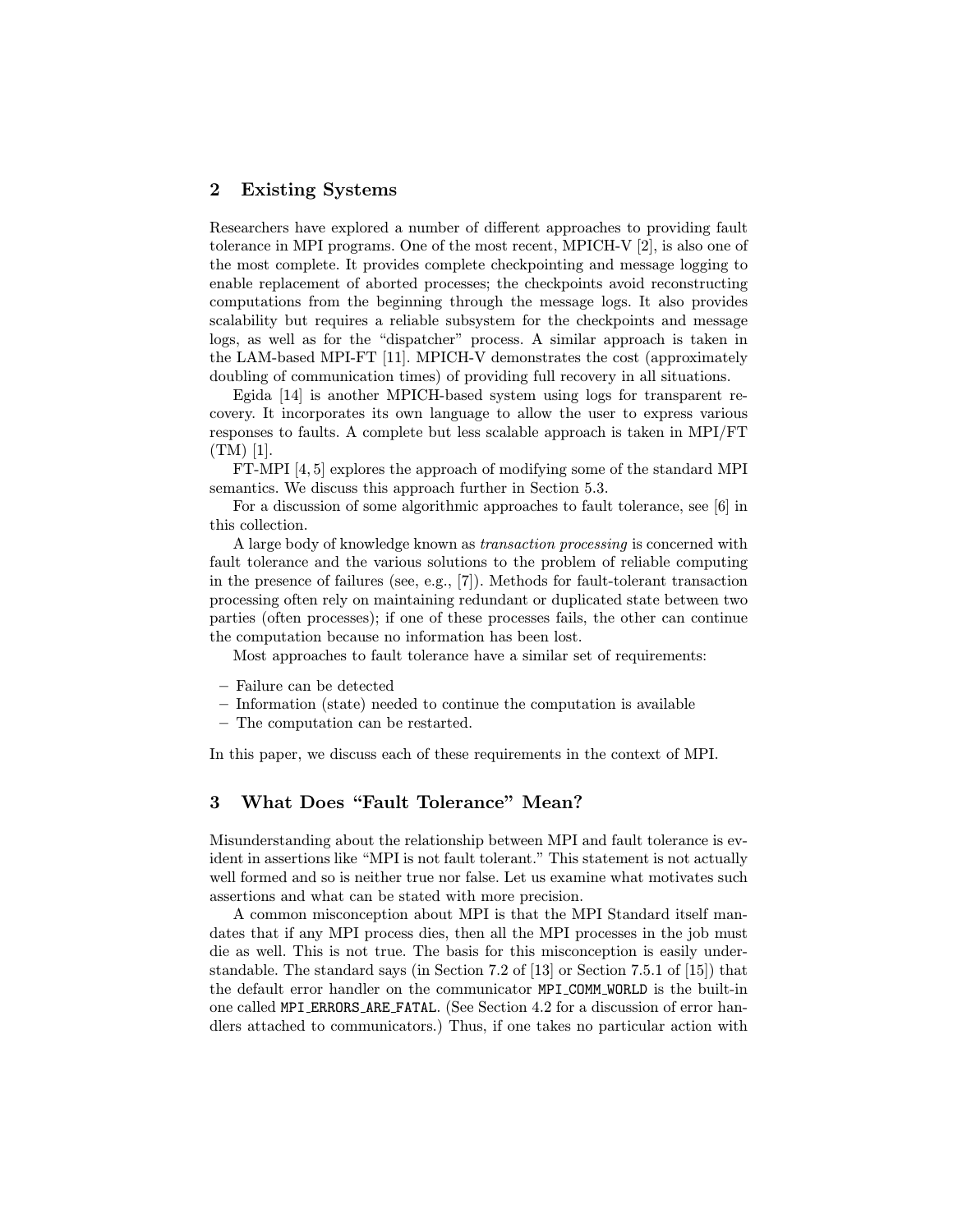respect to error handling, when a process exits before calling MPI Finalize, the others are indeed required to detect this condition and exit as well. The MPI Forum decided that this would probably be the most useful default behavior, particularly for new users. (And when the MPI Forum was deliberating, all users were new.)

Fault tolerance is a property; what is it a property of? It is not a property of MPI itself, since MPI is a specification of an API (application programmer interface). The MPI Standard describes how to write a correct parallel program. It tends, for the most part, to assume that this program will execute on reliable hardware. Considerable latitude is granted the implementation on how hardware faults will be handled; we discuss this in Section 4.

Is fault tolerance thus a property of an MPI implementation? No, since no implementation can ensure that any program is immune from all faults.

We claim that fault tolerance is a property of an MPI *program* coupled with an MPI implementation. For simplicity we include as part of the MPI implementation the hardware and software environment the program is running in. Thus, a particular MPI implementation (no more or less standard-conforming than any other) may still extend (or restrict) the class of MPI programs that will exhibit various degrees of fault tolerance when linked with a particular MPI implementation and executed.

By fault tolerance, most people mean that a fault-tolerant program, linked to a matching implementation, can "survive" (in some sense we discuss shortly) a failure of the hardware infrastructure, such as a network failure or a machine crash. As we mentioned, this ideal is not completely attainable in general, but many useful partial achievements in this direction are attainable.

"Survival" is a broad term encompassing various levels of action. The highest level of survival is that the MPI implementation automatically recovers from some set of faults and the MPI program, regardless of its structure, continues without significant change to its behavior. A second level of survival is that the program is notified of the problem and is prepared to take corrective action. (This approach is described in Section 5.2.) A third level of survival is that certain MPI operations, although not all, become invalid. (This approach is described in Sections 5.3 and 5.4.) In each of these three cases, the program arranges for the nonfailing processes to retain enough of the program state held by the failed process for the overall computation to proceed. A fourth level of survival is that a program can abort and be restarted from a checkpoint (Section 5.1). Here the states of all processes are saved outside the processes themselves, typically on disk. Finally, combinations of these approaches may be used.

### 4 The MPI Standard and Fault Tolerance

What does the MPI Standard say that is relevant to fault tolerance? One might think that it says nothing, since as an API specification it describes the behavior of correct MPI programs running on reliable hardware; it is not a specification for a complete execution environment and does not specify the behavior of incorrect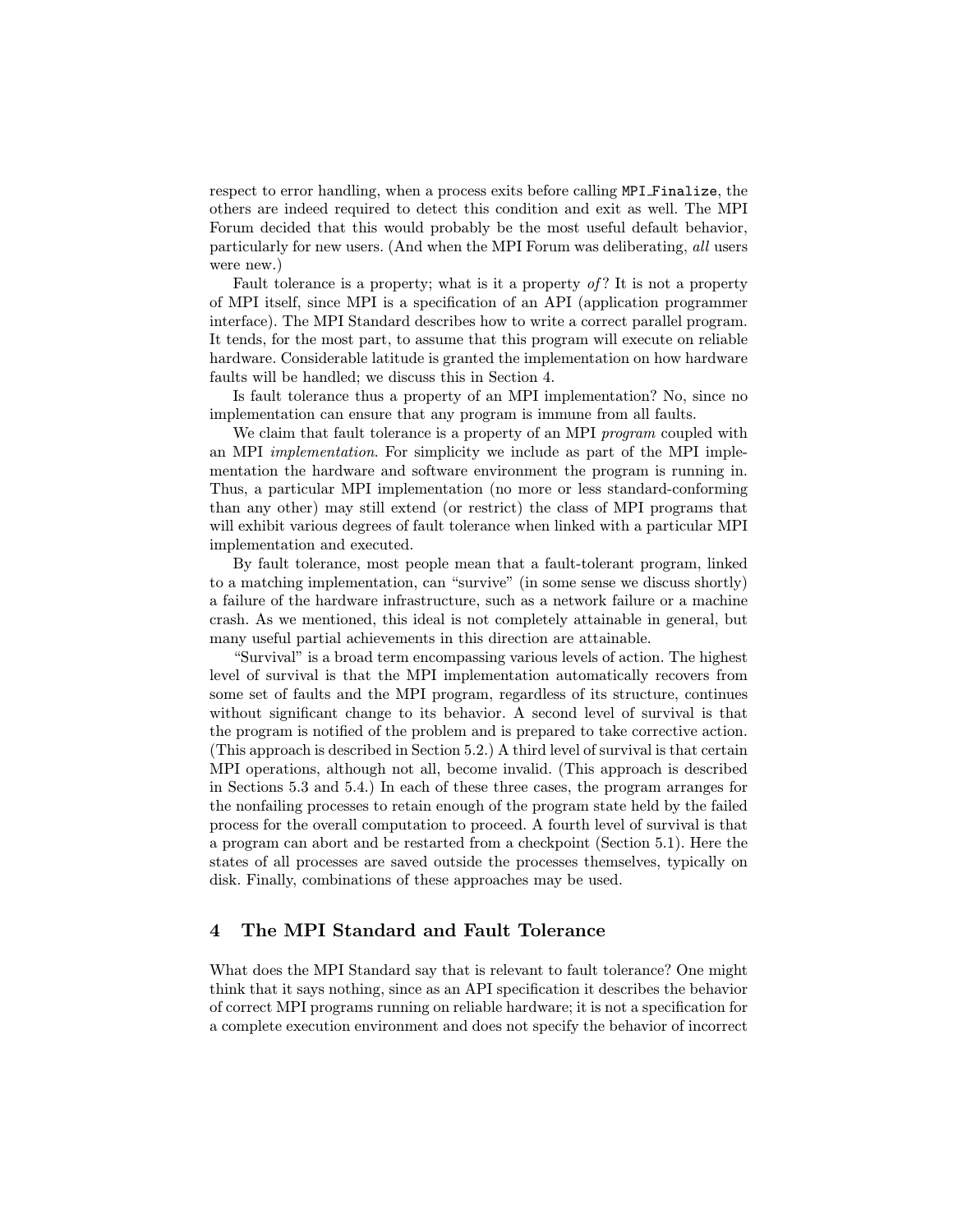programs. Nonetheless, the MPI Standard does make a number of precise statements in this area and also provides considerable flexibility in the handling of errors. Both of these are important for understanding how to write fault-tolerant MPI programs.

### 4.1 Reliable Communication

The MPI Standard specifies reliable communication (see Section 1.1 of [12]). That is, if an MPI implementation allows a message to be delivered in a corrupted state (i.e., the contents of the received message are not identical to the contents of the message sent), then it is a nonconforming implementation. Thus, the MPI implementation is responsible for detecting and handling network faults. "Handling" means either recovering from the error through retransmission of the message or else informing the application that an error has occurred, allowing the application to take its own corrective action. Under no circumstances should an MPI application or library need to verify integrity of data received.

### 4.2 Error Handlers

Section 7.5 of [15] describes the association of error handlers to communicators. Error handlers can be either built in or user defined. The built-in error handlers are MPI ERRORS ARE FATAL, which specifies that if an MPI function returns unsuccessfully then all the processes in the communicator will abort, and MPI ERRORS RETURN, which specifies that MPI functions will attempt (whether this attempt is successful may be implementation dependent) to return an error code (a return code not equal to MPI SUCCESS). In  $C++$ ,  $MPI: ERRORS_IHROW\_EXCEPTIONS$  is also defined.<sup>1</sup> The MPI Standard does state that MPI ERRORS ARE FATAL is the default error handler on MPI COMM WORLD and that new communicators inherit the error handler of the parent communicator, thus leading to the common misconception that the standard requires this "all fall down" behavior.

Error handlers are set on communicators with MPI Comm set errhandler. Not only can the default be changed from MPI ERRORS ARE FATAL to MPI ERRORS RETURN, but users can define their own error handlers and attach them to communicators. This ability to define one's own application-specific error handler is important for the approach to fault tolerance we describe in Section 5.2. The ability to attach error handlers on a communicator basis is important for MPI's modularity: a library may want to operate with its own communicator (see [8]) and deal with errors itself in order to present them to the user in a library-specific way, while the user application program still uses MPI ERRORS ARE FATAL.

<sup>&</sup>lt;sup>1</sup> In C and C++, return codes are the return values of the MPI functions. In versions of Fortran, return codes are the value of the ierr parameter passed to the Fortran subroutines.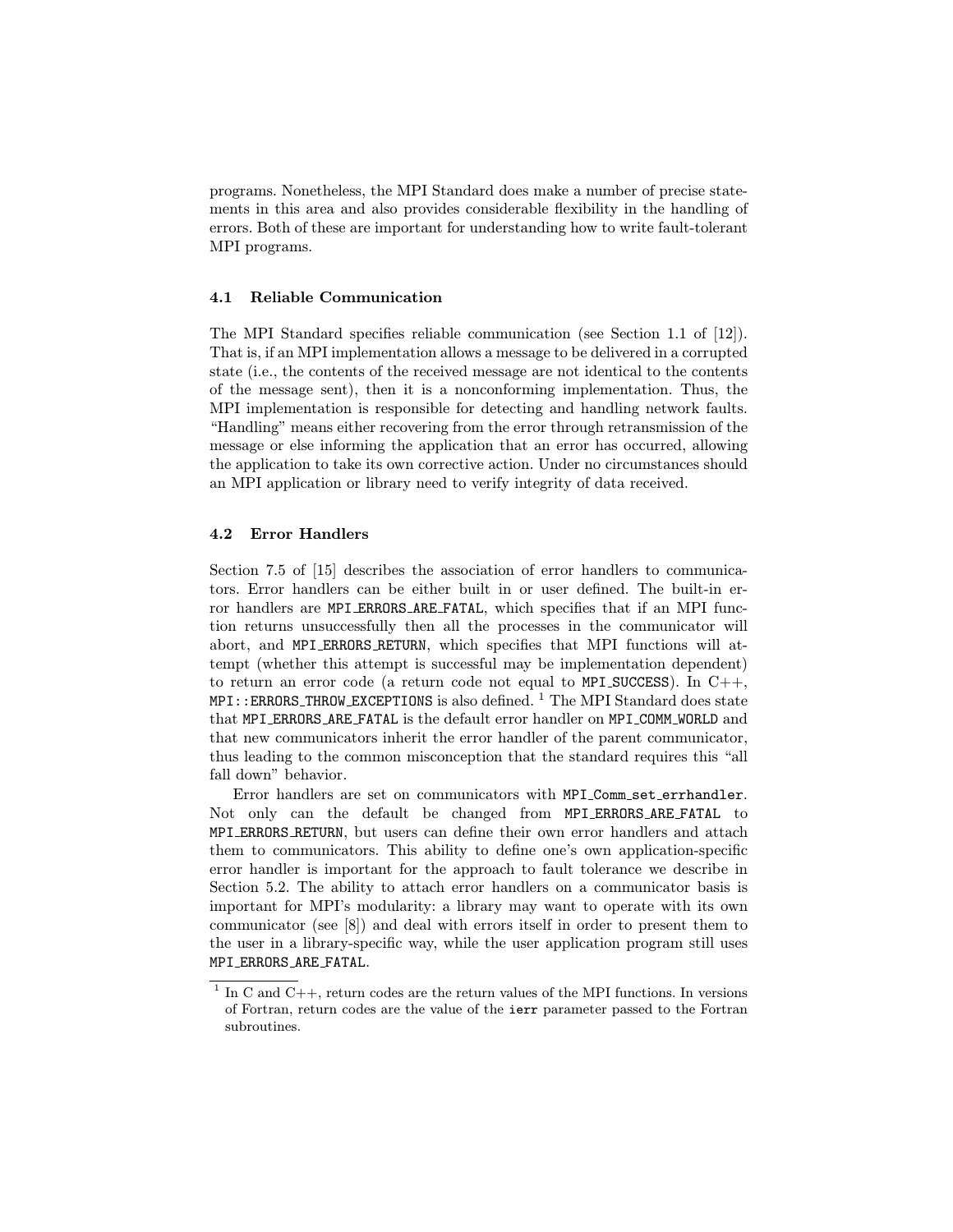#### 4.3 Errors

When MPI ERRORS RETURN is the active error handler, a set of errors is predefined, and implementations are allowed to extend this set. This feature is useful if an implementation wants to define certain types of error specific to fault tolerance. Indeed, the standard allows implementations considerable latitude in the handling of errors. It may not be possible for an implementation to recover from some types of errors even enough to return an error code, and such an implementation is conforming. Some conforming implementations may return errors in situations where other conforming implementations abort. If an error is returned, the standard does not require that subsequent operations succeed, or that they fail. Thus the standard allows implementations to take various approaches to the fault tolerance issue and to trade performance against fault tolerance to meet user needs. Different levels of tradeoff are exemplified in the specific implementations we described in Section 2, as well as implied in the approaches that we describe in more general terms in Section 5.

## 5 Approaches to Fault Tolerance in MPI Programs

In this section we describe several approaches to writing fault-tolerant programs, to be used with MPI implementations that choose not to provide "transparent" fault tolerance because of the performance cost. We cover checkpointing, using intercommunicators to restructure certain algorithms, modifying MPI semantics, and extending MPI.

#### 5.1 Checkpointing

Checkpointing is a common technique that periodically saves the state of a computation, allowing the computation to be restarted from that point in the event of a failure. Checkpointing is easy to implement but is often considered expensive. After all, saving a checkpoint takes time that could otherwise be devoted to additional computation. The cost of checkpointing need not be large, however.

To estimate the cost (in running time of an application), we define the following:

- $k_0$  = Cost to create and write checkpoint
- $k_1$  = Cost to read and restore checkpoint
- $\alpha$  = Probability of failure
- $t_0$  = Time between checkpoints
- $T =$ Total time to run, without checkpoints

We assume that the probability of failure is independent of time and has an exponential probability density function. For small  $\alpha$ , the expected running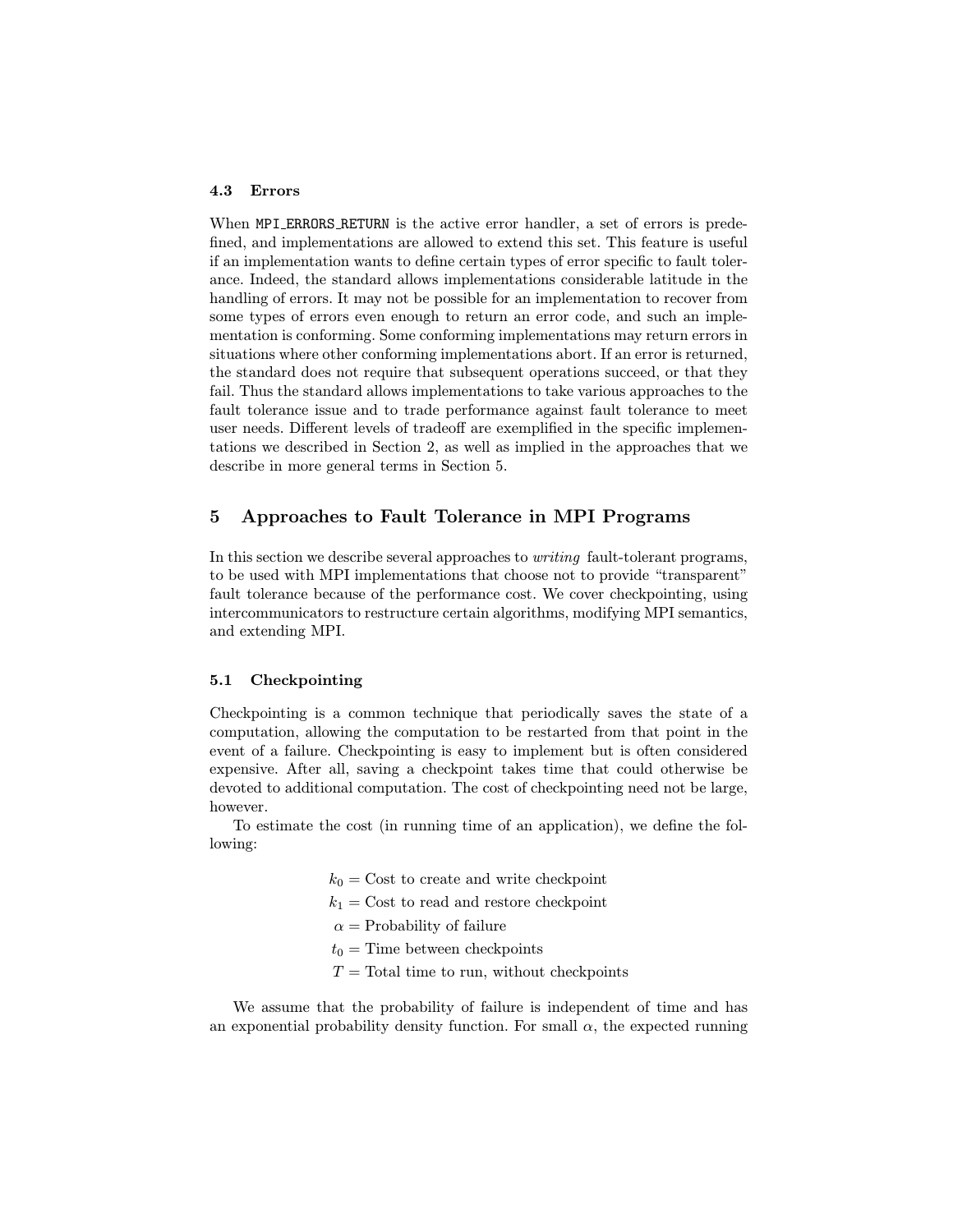time between checkpoints, assuming at most one failure between checkpoints, can thus be approximated by

$$
E = (1 - \alpha t_0)(k_0 + t_0) +
$$
  
\n
$$
\alpha t_0 \left( k_0 + t_0 + k_1 + \frac{1}{2} t_0 \right)
$$
  
\n
$$
E = k_0 + t_0 + \alpha \left( k_1 t_0 + \frac{1}{2} t_0^2 \right).
$$

Thus, the total run time (to time  $T$ ) is

$$
E_T = \frac{T}{t_0} \left( k_0 + t_0 + \alpha \left( k_1 t_0 + \frac{1}{2} t_0^2 \right) \right).
$$

We can find the optimal time between checkpoints by differentiating with respect to  $t_0$  and setting the result to zero. This leads to

$$
\frac{dE_T}{dt_0} = T\left(-\frac{k_0}{t_0^2} + \frac{1}{2}\alpha\right)
$$

$$
0 = -\frac{k_0}{t_0^2} + \frac{1}{2}\alpha
$$

$$
\frac{k_0}{t_0^2} = \frac{1}{2}\alpha
$$

$$
t_0 = \sqrt{\frac{2k_0}{\alpha}}.
$$

With this value of  $t_0$ , we can compute the expected time for a computation that would take time  $T$  with no checkpoints and no failures. That time is

$$
E_T = T\left(1 + \frac{k_0}{t_0} + \alpha\left(k_1 + \frac{1}{2}t_0\right)\right)
$$

$$
= T\left(1 + \alpha k_1 + \sqrt{2\alpha k_0}\right).
$$

For small probability of failure  $\alpha$  and relatively small costs of creating  $(k_0)$  and restoring  $(k_1)$  a checkpoint, the added cost of using checkpoints is quite modest. This result, combined with the modularity of checkpoint solutions (i.e., they do not require changes to the solution algorithm and can be implemented as separate modules in the the program source), helps explain the popularity o checkpoints.

Of course, the cost of saving and restoring a checkpoint must be relatively small. Since checkpoints must be saved to persistent storage that is not affected by a failure of one of the computing elements, the checkpoint data is typically saved to a (parallel) file system. Thus, the practicality of checkpointing is related to the performance of parallel I/O. MPI provides excellent facilities for performing I/O, including support for output that is in a canonical form and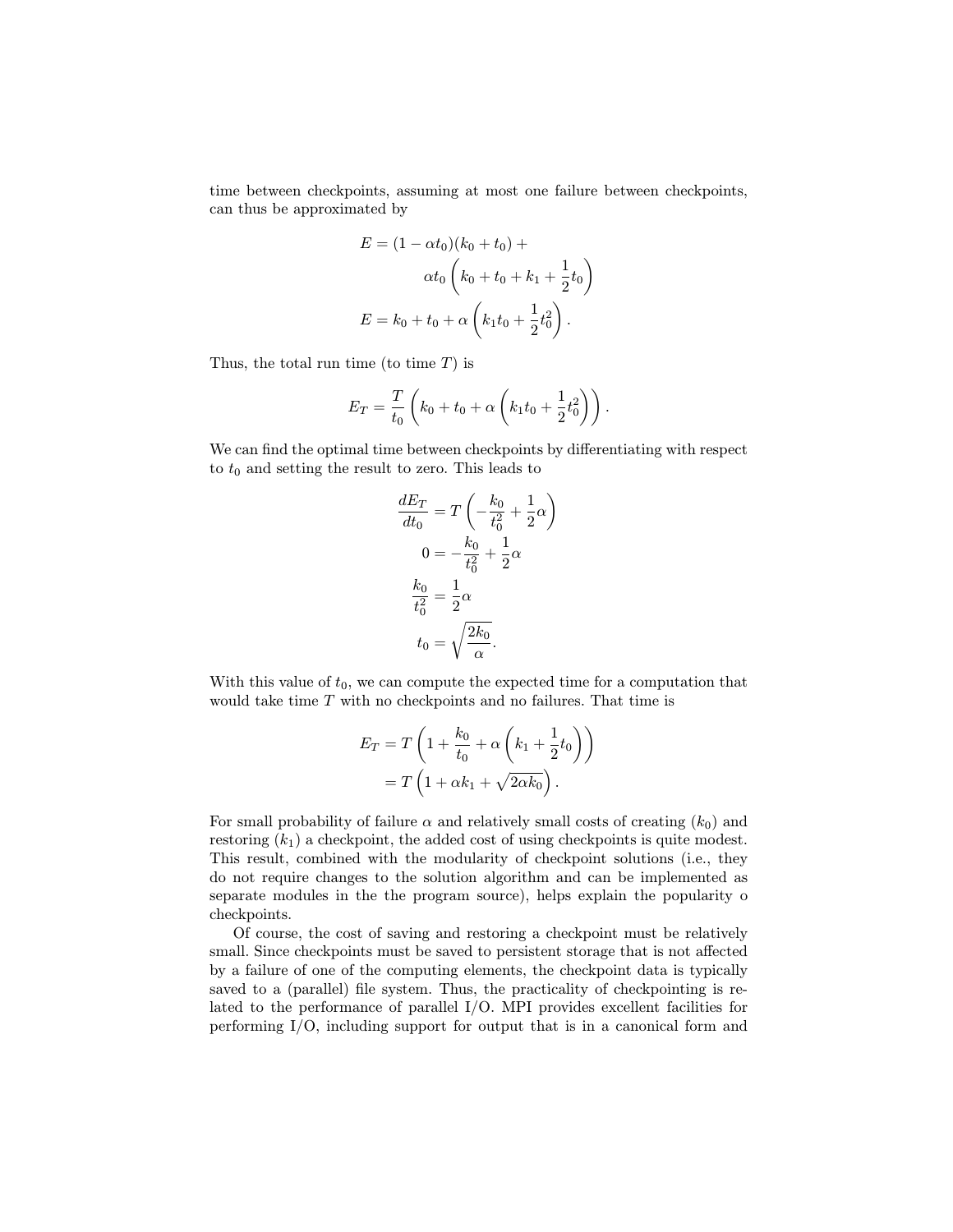can be used to restart the computation on a different number of processors. The cost of restarting a computation  $(k_1)$  also need not be large, though in some implementations of MPI, startup time is nonnegligible. This part of the problem is best addressed through improved techniques such as those described in [3].

So far, we have ignored the issue of who is responsible for creating the checkpoint. Two major choices exist: user-directed and system-directed checkpointing. In user-directed checkpointing, the application programmer forms the checkpoint, writing out any data that will be needed to restart the application. This task is often relatively easy, particularly with well-structured applications. It has two drawbacks, however. First, the user is responsible for ensuring that all data is saved. Second, the checkpoints must be taken at particular points in the program, typically when no messages are in transit between processes. Doing so can be difficult for a program that does not have a simple iterative structure or that wishes to create a checkpoint only when necessary, such as when a failing component is detected. Unfortunately, system-directed checkpointing is much harder to implement because so much of a process's state is scattered throughout a parallel computer. This state can include messages that are in flight between processes and data in kernel memory buffers. Some work in this area was done for earlier message-passing systems [9, 10]. Because of the difficulty in extracting all of the necessary state, however, we recommend using user-directed checkpointing.

For user-directed checkpointing, source code transformation tools based on compiler technology can help identify both what data to checkpoint and what data need not be saved in a particular checkpoint (because that data was saved in a previous checkpoint and has not changed). In addition, such tools can ensure that all of the relevant data is saved and that the data is properly restored.

#### 5.2 Using Intercommunicators

A fundamental concept in MPI is the communicator, a distributed object that supports both collective and point-to-point communication. Because of collective operations, the failure of any one process in a communicator affects all processes in the communicator, even those that are not in direct communication with the failed process. This factor contributes to the fragility of programs that use MPI COMM WORLD as their only communicator.

In contrast, in non-MPI client-server programs, the failure of a client has no significant effect on the server, which can continue to service other clients. What makes this structure robust is that all communication takes place in a two-party context, in which one party can easily recognize that the other party has failed and cease communicating with it. Moreover, each party can easily keep track of the state held by the other party.

How can we structure MPI programs so that they have this same type of survivability? The answer is to use the MPI structure that corresponds to two parties: the intercommunicator. Intercommunicators contain two groups of processes, and all communication occurs between processes in one group and processes in the other group.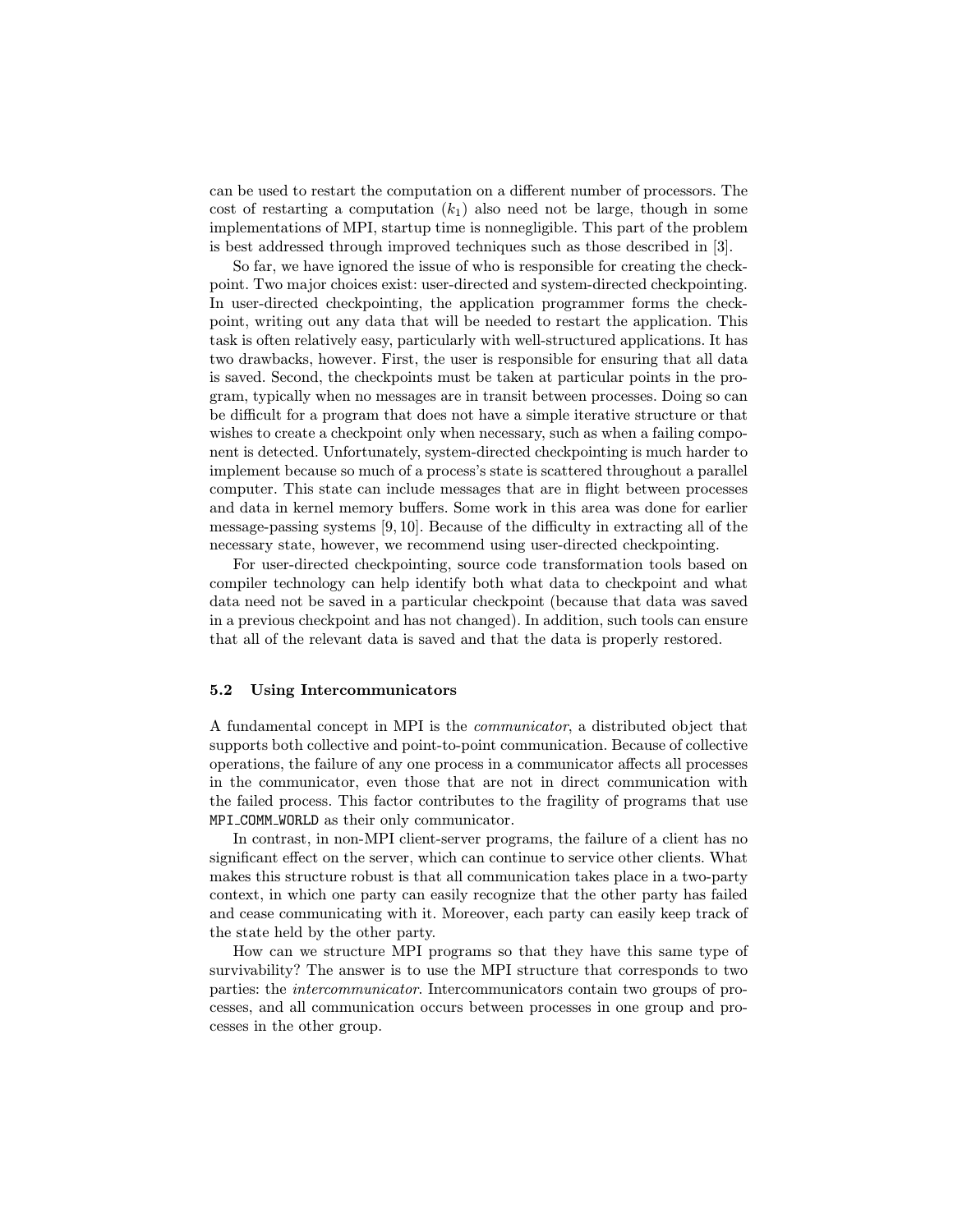Let us consider how we might use intercommunicators to make a common type of MPI application fault tolerant. Manager/worker algorithms are used in a wide variety of areas, from DNA sequence matching to graphics rendering to searching for extraterrestrial intelligence. In these algorithms, a manager process keeps track of a pool of tasks and dispatches them to working processes for completion. Workers return results to the manager, simultaneously requesting a new task. This arrangement is suitable for a fault-tolerant structure for two reasons:

- The worker processes hold a very small amount of state at a time, consisting of only the current task specification and the work that has been done on the task. The manager can keep a copy of the task specification and simply assign it to another worker if necessary.
- The communication structure is all two-party, between a worker and the manager. No collective communication is needed, and the workers do not communicate with one another.

A sample manager/worker example can be found in [8]. Figure 1 shows how to set up an MPI manager/worker program for fault tolerance, while the worker part of the algorithm is shown in Figure 2. We show here only the relevant MPI calls involved in setting up the intercommunicator structure and replacing the error handlers. A variety of data structures can be used for managing the task pool. We envision that for fault tolerance purposes, a task that has been sent to a worker is retained by the manager in an "in-progress" list, to keep the essential state of the worker that is working on it. In this way the manager can easily restart a task if the associated worker fails. If a process fails, as indicated by a non-success return code from a communication operation on one of the intercommunicators, the manager marks the communicator as invalid and does not use it again.

This program may not work on every implementation of MPI. The MPI implementation must be able to return a non-success return code in the case of a communication failure such as an aborted process or failed network link.

Note that in this example, we use only a single MPI process for the manager and for each worker, mimicking the non-MPI client-server structure. MPI intercommunicators can, however, contain arbitrary numbers of processes in both groups, so both the manager and the workers can be parallel programs in their own right; we can still use the same structure as described above, although setting up the intercommunicators will be a little more complicated.

We also note that our example is an MPI-1 program. If our implementation of MPI supports the dynamic process management part of MPI-2, then two changes can be considered:

– We can start the manager process by itself and use MPI Comm spawn to create the workers. MPI Comm spawn returns an intercommunicator, which can be used exactly as in the example above. In the parallel worker case, this will be a simpler way to form the intercommunicators, since one MPI Comm spawn can create multiple workers, all in the remote group of a single intercommunicator.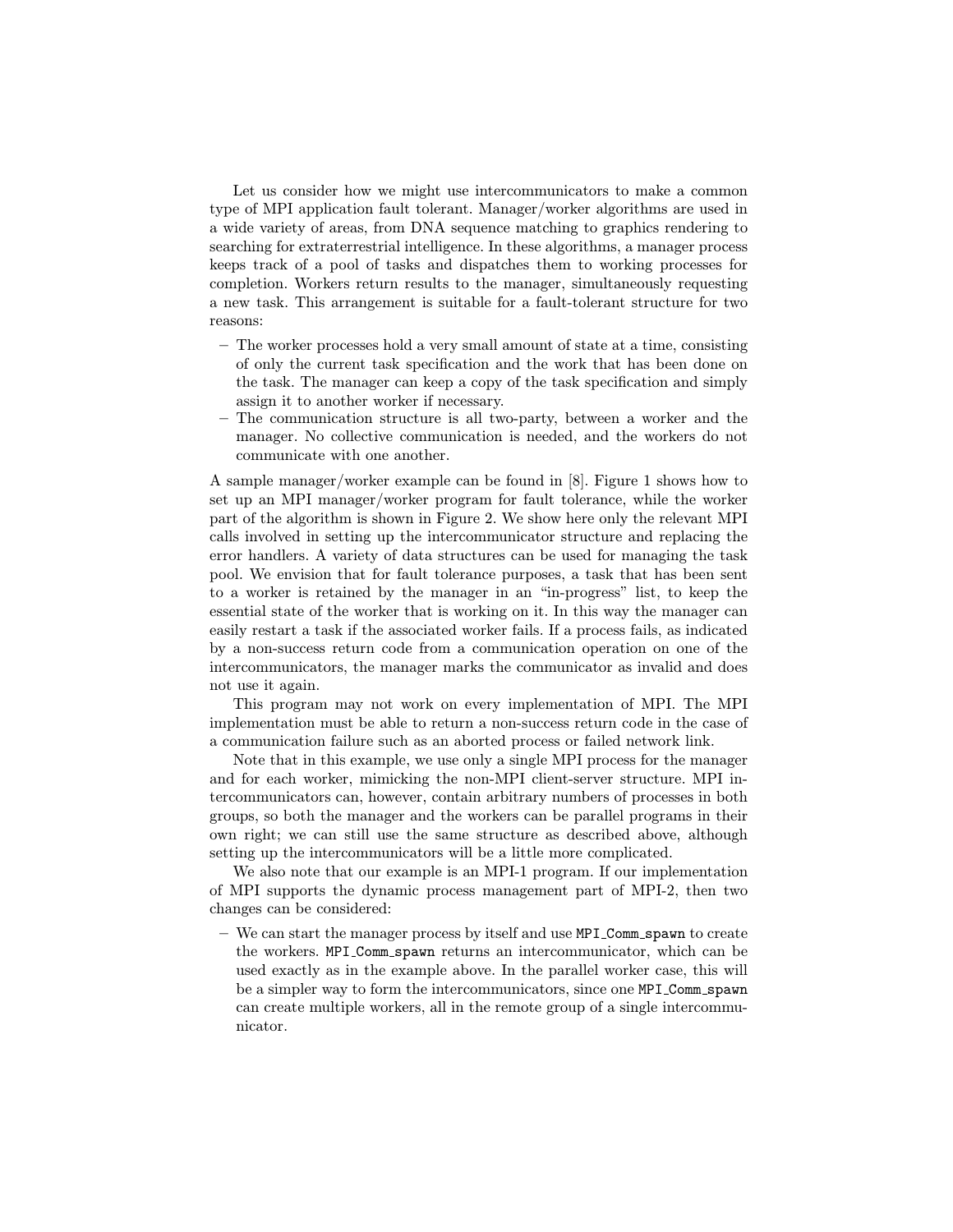```
#include "mpi.h"
#define MAX_WORKERS 1000
#define IC_CREATE_TAG 100
int main( int argc, char *argv[] )
{
    int i, myrank, origsize, currsize;
    MPI_Comm worker_comm[MAX_WORKERS];
    MPI_Init( &argc, &argv );
    MPI_Comm_rank( MPI_COMM_WORLD, &myrank );
    MPI_Comm_size( MPI_COMM_WORLD, &origsize );
    currsize = origsize;
    /* create intercommunicators and set error handlers */
    for ( i = 1; i < currsize; i++ ) {
        MPI_Intercomm_create( MPI_COMM_SELF, 0,
                              MPI_COMM_WORLD, i,
                              IC_CREATE_TAG, &worker_comm[i-1]);
        MPI_Comm_set_errhandler( worker_comm[i-1], MPI_ERRORS_RETURN );
    }
    /* set up three lists of task descriptors:
        not done
     * in progress
     * done */
    /* manager part of manager worker algorithm:
     * when send or receive fails, mark intercommunicator as dead,
     * keep task in in-progress list, send to next free worker */
    /* work until both not done and in progress lists are empty */
    for ( i = 1; i < currsize; i++)MPI_Comm_free( &worker_comm[i-1] );
    MPI_Finalize( );
    exit( 0 );
}
```
Fig. 1. Manager part of fault-tolerant manager worker program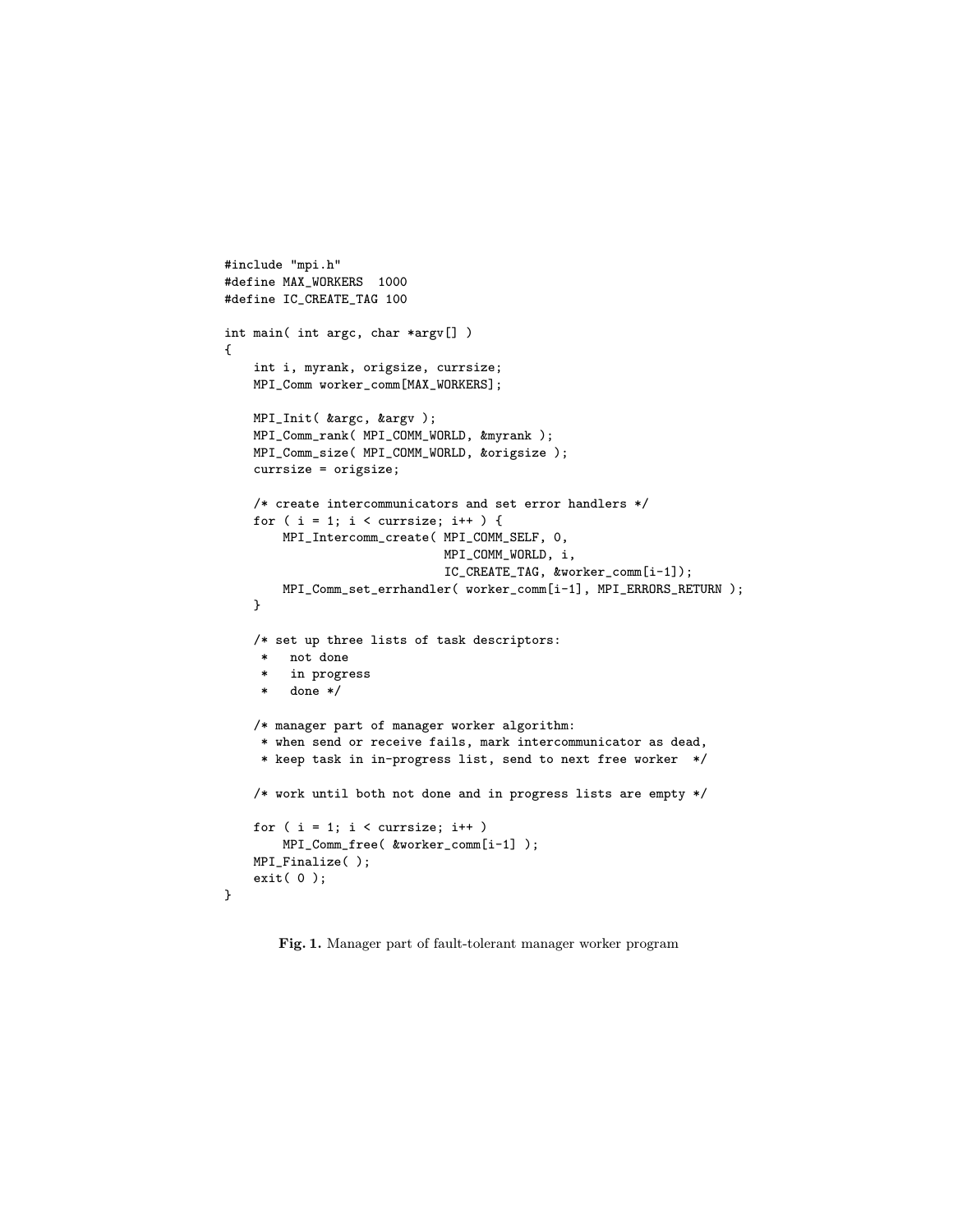```
#include "mpi.h"
#define IC_CREATE_TAG 100
int main( int argc, char *argv[] )
{
    int i, myrank, size;
    MPI_Comm manager_comm;
    MPI_Init( &argc, &argv );
    MPI_Comm_rank( MPI_COMM_WORLD, &myrank );
    MPI_Comm_size( MPI_COMM_WORLD, &size );
    /* create intercommunicators for communication with manager
     * only */
    MPI_Intercomm_create( MPI_COMM_SELF, 0,
                          MPI_COMM_WORLD, 0,
                          IC_CREATE_TAG, &manager_comm );
    MPI_Comm_set_errhandler( manager_comm, MPI_ERRORS_RETURN );
    /* worker part of manager worker algorithm
     * when send or receive fails, mark intercommunicator as dead
     * and exit, since contact with manager is lost */
    MPI_Comm_free( &manager_comm );
    MPI_Finalize( );
    exit( 0 );
}
```
Fig. 2. Worker part of fault-tolerant manager worker program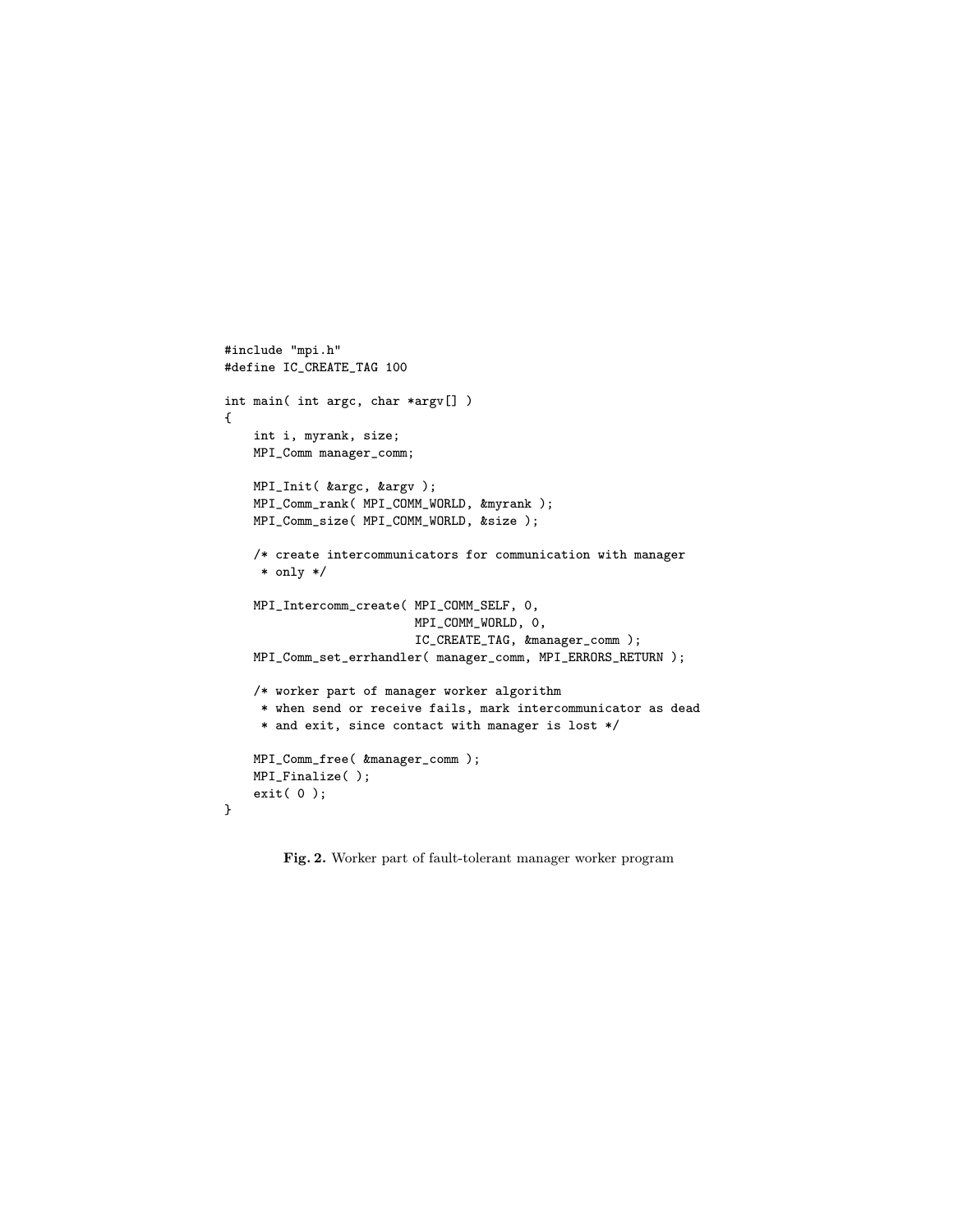– When a worker dies, we can use MPI Comm spawn to replace it and continue processing with no fewer workers than before.

The parallel workers can be optimized. The processes of a parallel worker may communicate with one another using an ordinary intracommunicator and utilize collective operations. The fault tolerance in this situation resides in the overall manager/worker structure. Thus, MPI's ability to attach different error handlers to different communicators allows us to provide different levels of fault tolerance to different parts of the program's structure.

### 5.3 Modifying MPI Semantics

Another approach to fault tolerance in MPI programs is to modify the semantics of certain MPI objects and functions in order to make it possible to write faulttolerant programs for a wider set of algorithms than those considered in the preceding section, using existing MPI objects that contain more state and MPI functions that have a slightly different semantics from that defined in the MPI Standard. For example, in the approach taken in [4], a communicator can enter a state in which some ranks are defined and not others; moreover, a process's rank in a communicator may change, which cannot happen in a standard-conforming MPI implementation. The behavior of collective operations on a communicator in a non-standard state changes from the standard.

We believe that this approach, while intriguing as a way to experiment with fault-recovery algorithms, sacrifices too much in the area of time-tested semantics of MPI objects and functions to be realistic for writing production applications. For example, MPI objects have properties that the object model normally guarantees to be constant, such as the number of processes in a communicator and a process's rank in it. These properties may be used by the program in nontrivial ways: data may be decomposed according to a communicator's size, and the assignment of part of the data to a given process may be calculated by using its rank.

In the next section we propose an approach that is in some ways more limited but is more consistent with existing MPI programming style.

### 5.4 Extending MPI

One of the reasons for considering a change to the semantics of MPI is to address some of the real or perceived difficulties of using MPI communicators when processes may fail. Consider the case shown in Figure 3. In MPI, it is difficult (but not impossible) to construct the communicator consisting of the two indicated processes. If the manager group has suffered the failure of a process, it is even more difficult to construct the new communicator, because of the collective semantics of communicator construction in MPI.

Rather than modifying existing semantics, one can envision defining extensions to MPI that have semantics that support the writing of fault-tolerant programs but are consistent with all existing MPI semantics.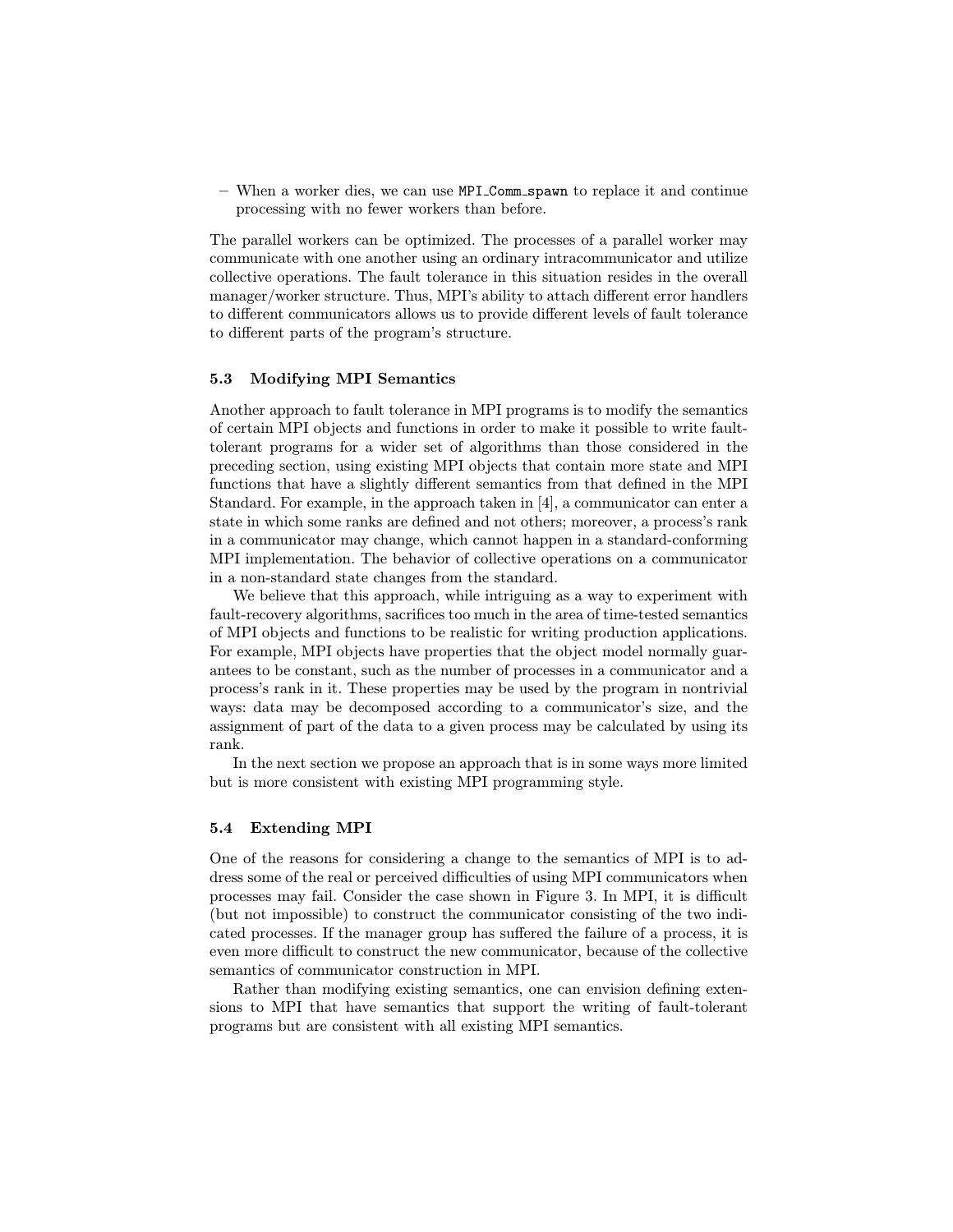

Fig. 3. Example manager-worker application with three intercommunicators connnecting separate groups of worker processes with a manager group. Consider constructing the communicator indicated by the arrow-headed line consisting of one process in group A and group C.

The key idea here is to encapsulate the capabilities we used in Section 5.2, where instead of using MPI COMM WORLD we based our communication on a local array of two-party connections. If this were incorporated into MPI, what might it look like? We will use the MPE prefix ("E" for "extension") to indicate that these are not MPI objects or functions. They could be added to an existing implementation and co-exist with standard MPI functions.

The central new object in this approach is the MPE Process array object, which behaves somewhat like the array of intercommunicators in the example of Section 5.2. A process array plays the role of communicator in communication operations but diffs in several ways. The properties of a process array include the following:

- Each element of the process array specifies a particular MPI process.
- A process array may grow or shrink in length (the number of members), but once an element is defined, it is fixed. In other words, the ith element of a process array always specifies the same process.
- If a process fails, the corresponding entry becomes null.
- Arrays will have associated contexts, like a communicator.
- No collective operations will be defined for process arrays.
- Arrays can have attached error handlers.
- Separate, new MPE send and receive operations will be defined.

Process arrays can be implemented on some systems by using MPI Join. Process arrays provide a mechanism that does not, however, require a separate socket between the processes.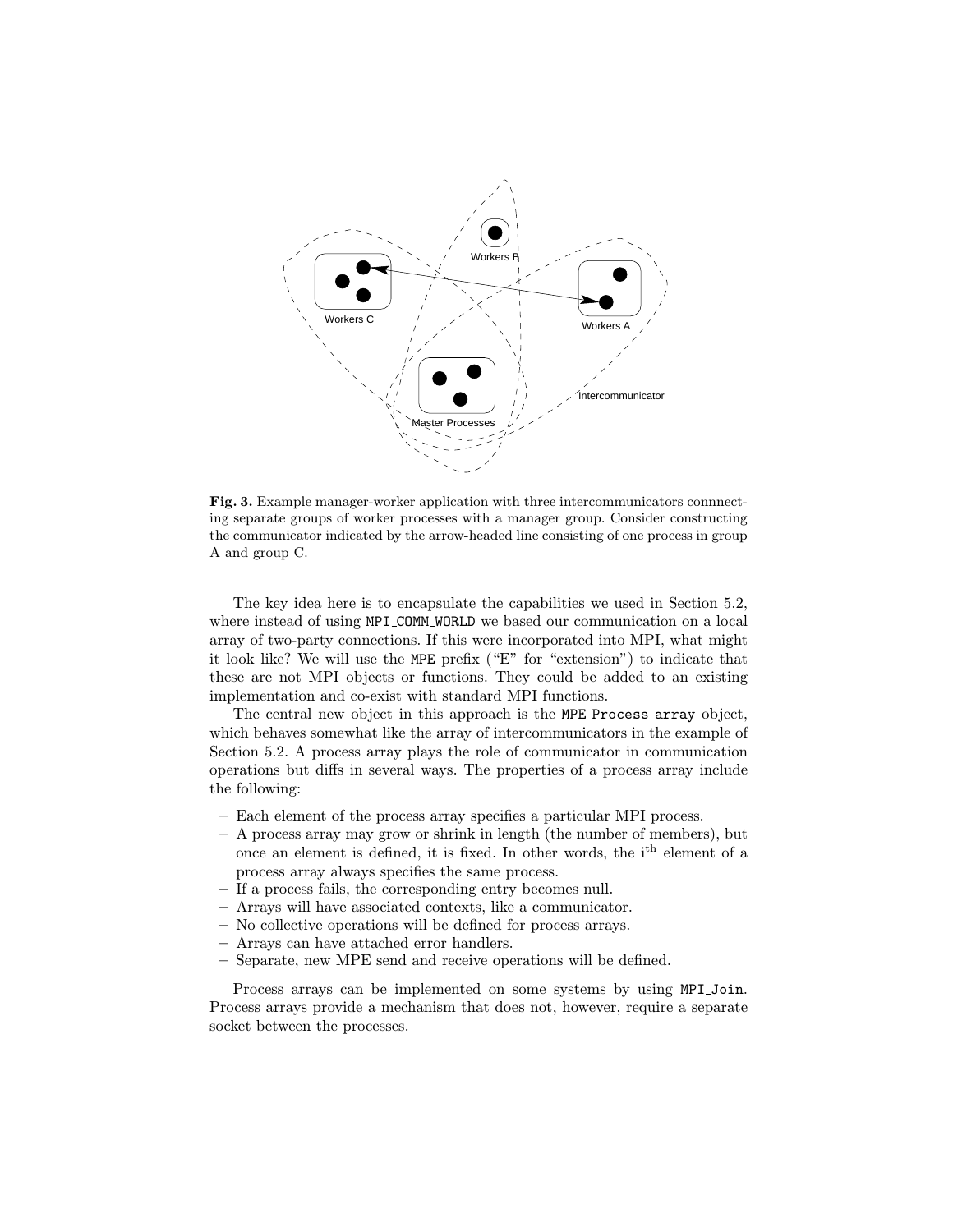This mechanism is reminiscent of the BLANK option for the modified communicators of [4]. It can be used to develop programs that are fault tolerant, as in the manager/worker example, but have a more complex structure, for example one in which the workers communicate with one another, as in Figure 3.

# 6 Summary

In this paper we have discussed the meaning of fault tolerance as a program property that ensures survival of sufficient state for continuing the program. We have surveyed what the MPI Standard provides in the way of support for writing fault-tolerant programs. We have considered several approaches to doing so, and we have demonstrated how one can write fault-tolerant MPI programs.

### References

- 1. R. Batchu, J. Neelamegam, Z. Dui, M. Beddhua, A. Skjellum, Y. Dandass, and M. Apte. MPI/FT (TM): Architecture and taxonomies for fault-tolerant, messagepassing middleware for performance-portable parallel computing. In Proceedings of the 1st IEEE International Symposium of Cluster Computing and the Grid, Melbourne, 2001.
- 2. George Bosilca, Aurelien Bouteiller, Franck Cappello, Samir Djilali, Gilles Fedak, Cedile Germain, Thomas Herault, Pierre Lemarinier, Oleg Lodygensky, Frederic Magniette, Vencent Neri, and Anton Selikhov. MPICH-V: Toward a scalable fault tolerant MPI for volatile nodes. In Proceedings of SC 2002. IEEE, 2002.
- 3. R. Butler, W. Gropp, and E. Lusk. Components and interfaces of a process management system for parallel programs. Parallel Computing, 27:1417–1429, 2001.
- 4. G. E. Fagg, A. Bukovsky, and J. J. Dongarra. HARNESS and fault tolerant MPI. Parallel Computing, 27(11):1479–1495, October 2001.
- 5. Graham Fagg and Jack Dongarra. Fault-tolerant MPI: Supporting dynamic applications in a dynamic world. In Jack Dongarra, Peter Kacsuk, and Norbert Podhorszki, editors, Recent Advances in Parallel Virutal Machine and Message Passing Interface, number 1908 in Springer Lecture Notes in Computer Science, pages 346–353, 2000. 7th European PVM/MPI Users' Group Meeting.
- 6. Al Geist and Christian Engelmann. Development of naturally fault tolerant algorithms for computing on 100,000 processors, 2002.
- 7. J. Gray and A. Reuter. Transaction Processing. Morgan Kaufmann Publishers, San Mateo (CA), USA, 1993.
- 8. William Gropp, Ewing Lusk, and Anthony Skjellum. Using MPI: Portable Parallel Programming with the Message Passing Interface, 2nd edition. MIT Press, Cambridge, MA, 1999.
- 9. Kai Li, Jeffrey F. Naughton, and James S. Plank. An Efficient Checkpointing Method for Multicomputers with Wormhole Routing. International Journal of Parallel Processing, 20(3):150–180, June 1992.
- 10. Kai Li, Jeffrey F. Naughton, and James S. Plank. Low-latency, concurrent checkpointing for parallel programs. IEEE Transactions on Parallel and Distributed Systems, 5(8):874–879, August 1994.